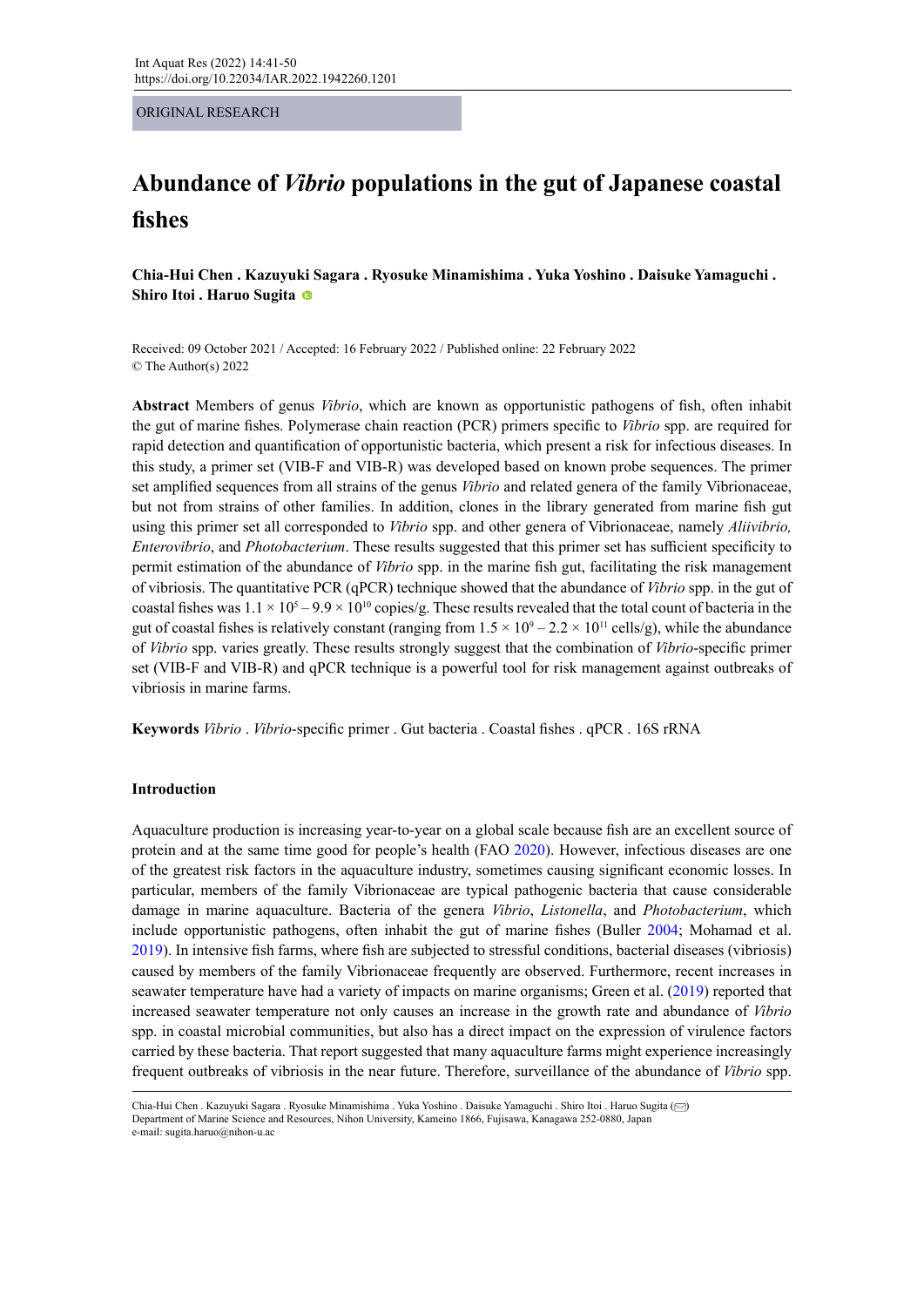in the gut of fishes, in fish diets and feeds, and in environmental waters, is expected to be very important for aquaculture management. However, the conventional method of cultivating samples on solid media and identifying species and genera based on their phenotypic characteristics requires a great deal of time, effort, and skill. To effectively manage the risk of vibriosis in aquaculture, the abundance of *Vibrio* spp. must be determined rapidly and accurately. Therefore, it would be extremely advantageous if vibriosis in aquaculture farms could be managed using quantitative polymerase chain reaction (qPCR) technology employing these *Vibrio*-specific primers.

In previous work, Tanaka et al. (2012) reported that the gut bacteria in coastal fishes comprise Alphaproteobacteria, Actinobacteria, Betaproteobacteria, and Grammaproteobacteria (excluding Vibrionaceae). Analysis of the gut of many marine fishes by next-generation sequencing (NGS) yielded similar results (Yi et al. 2019). These studies demonstrated that it is very difficult to detect bacteria of the genus *Vibrio*, even by clone library analysis using 16S rRNA universal primers, given the low proportion of *Vibrio* spp. in total bacteria. However, to our knowledge, only a limited number of PCR primers specific for *Vibrio* spp. have been described (Green et al. 2019; Mansergh and Zehr 2014). In the present study, we developed *Vibrio*-specific primers based on the sequences of known probes (Giuliano et al. 1999; Kyselková et al. 2009), examined the specificity of these primers, and quantified *Vibrio* spp. in the gut of coastal fishes by qPCR using our *Vibrio*-specific primer pair.

#### **Materials and methods**

#### Fish

The animals analyzed here included grass puffer (*Takifugu alboplumbeus*; body weight 15–30 g per animal) and tiger puffer (*Takifugu rubripes*; 32–61 g). These animals were reared separately in indoor tanks with recirculating water systems (flow rate through the biofilter, 15 L/min) and fed *ad libitum* on a commercial feed, EP-1 (48% protein, 12% fat, 2% fiber, 17% ash; Marubeni Nisshin Feed Co., Tokyo, Japan). In addition, 14 specimens belonging to 13 coastal fish species were collected by fishing in several coastal areas of Sagami Bay (Table 1). These fish specimens were euthanized by ice cooling immediately after collection, and submitted for the following treatment.

Gut contents were obtained aseptically by dissection and squeezing extrusion. Aliquots of each gut sample were stored at -80 °C pending analysis, when these samples were subjected to amplification and clone library analysis. Separately, bacterial cells in aliquots of each gut sample were fixed with a Lugol iodine solution (Pomroy 1984) and stained with 4', 6-diamidino-2-phenylindole (DAPI); stained samples were employed to determine total counts of bacteria, using a BX50 fluorescence microscope (Olympus, Tokyo, Japan), as described by Porter and Feig (1980).

## PCR primers

The 16S rDNA of the bacteria was amplified by PCR using the universal primers 20F (5'-AGAGTTTGATCCTGGCTCAG-3') and r2L 5'-CATCGTTTACGGCGTGGAC-3'; Hiraishi 1992). The 16S rDNA of the genus *Vibrio* was amplified using the primers VIB-F (5'-CTACTTGGAGGTTGTGGCCT-3') and VIB-R (5'-GCTGGCAAACAAGGATAAG-3'), which were developed based on the sequences of the GV (Giuliano et al. 1999) and Vibr1R (Kyselková et al. 2009) probes. The specificity and species coverage of the VIB-F and VIB-R primer set were tested *in silico* by conducting searches within the Ribosomal Database Project (RDP) ProbeMatch software (Cole et al. 2014). The coverage of paired primers included 64% (94 out of 147 species) of all Vibrionaceae 16S rRNA gene sequences in the RDP database, including 83% (84 out of 101) of the genus *Vibrio*, along with 100% (5 out of 5) of the genus *Aliivibrio*, 100% of (1 out of 1) of the genus *Catenococcus*, and 14% (4 out of 28) of the genus *Photobacterium*. *Photobacterium damselae* subsp. *damselae* and *P. damselae* subsp. *piscicida*, which are known as typical fish pathogens, were completely matched by the primer sets. The paired primer combinations had 1-3 mismatches with the sequences of the remaining 17 *Vibrio* spp, including 1 mismatch each to *V. cholerae, V. gallicus, V. gazogenes, V. metoecus, V. mimicus, V. quintilis, V. aerogenes, V. crosai*, and *V. pelagia*; 2 mismatches each to *V. ruber, V. cincinnatiensis, V. hippocampi, V. marisflavi, V. olivae, V. rhizosphaerae*, and *V. stylophorae*;

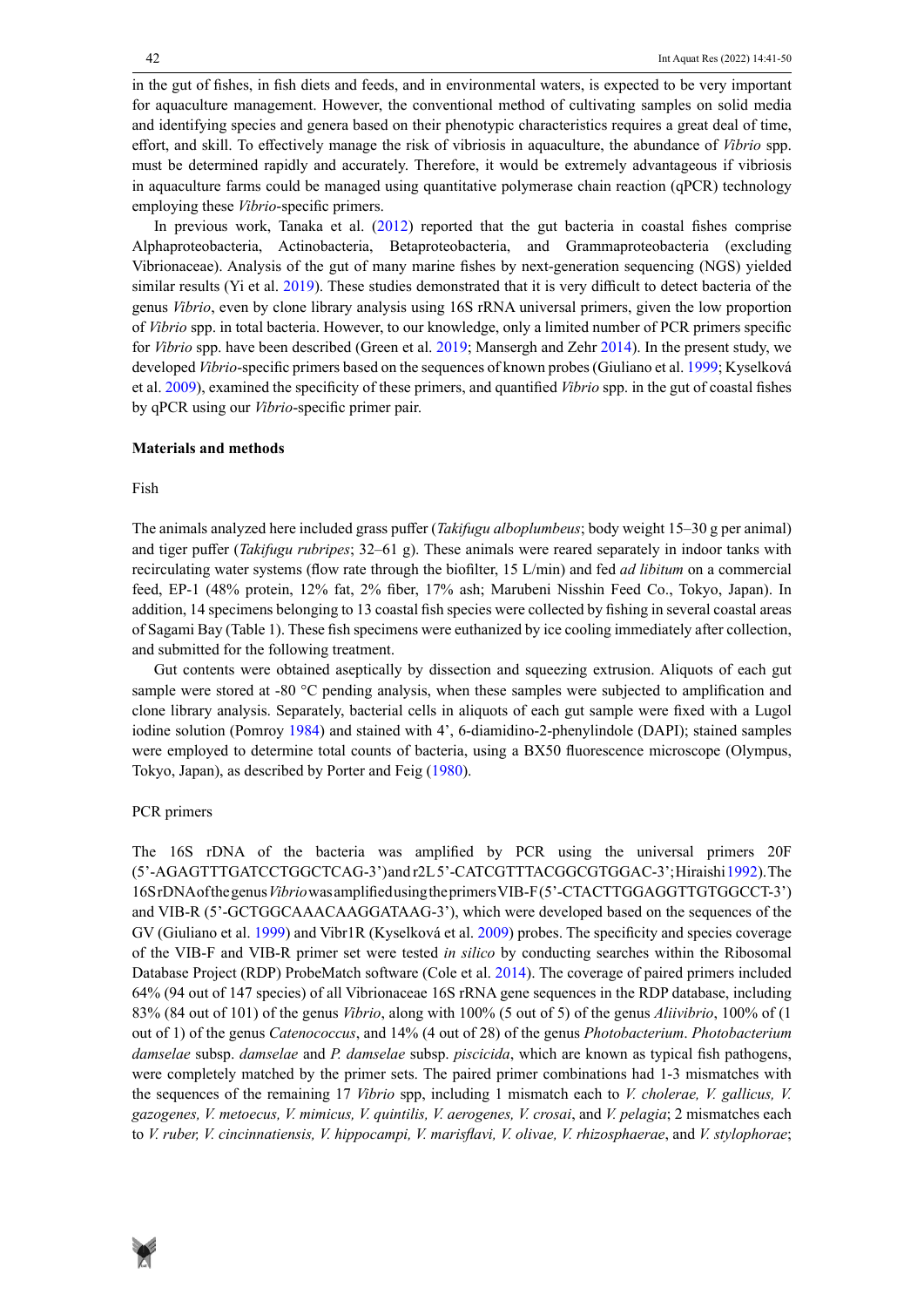| Fish (Scientific name; body weight, g)                               | Total counts of bacteria (cells/g) | <i>Vibrio</i> spp. (copies/g) |
|----------------------------------------------------------------------|------------------------------------|-------------------------------|
| Bambooleaf wrasse (Pseudolabrus sieboldi; 37)                        | $3.3 \times 10^{9}$                | $6.1 \times 10^{6}$           |
| Cocktail wrasse (Pteragogus aurigarius; 62)                          | $2.9\times10^{9}$                  | $7.0 \times 10^{7}$           |
| Croaker (Terapon jarbua; 13)                                         | $2.6 \times 10^{9}$                | $4.5 \times 10^8$             |
| Dragonet No. 1 (Repomucenus richardsonii; 28)                        | $4.5 \times 10^{10}$               | $3.7 \times 10^{7}$           |
| Dragonet No. 2 (R. richardsonii; 37)                                 | $3.0\times10^{10}$                 | $3.7 \times 10^{5}$           |
| Filefish (Thamnaconus modestus; 240)                                 | $2.9\times10^{9}$                  | $5.7 \times 10^6$             |
| Japanese flounder (Paralichthys olivaceus; 400)                      | $2.7\times10^{9}$                  | $7.5 \times 10^6$             |
| Lined silverbiddy (Gerres equalus; 35)                               | $4.4 \times 10^{9}$                | $1.1 \times 10^5$             |
| Multicolorfin rainbowfish (Parajulis poecilepterus; 142)             | $3.0\times10^{9}$                  | $5.0 \times 10^6$             |
| Red seabream (Pagrus major; 65)                                      | $4.4 \times 10^{9}$                | $1.3 \times 10^{5}$           |
| Rudder fish (Girella punctata; 174)                                  | $2.6 \times 10^{9}$                | $2.2 \times 10^{7}$           |
| Spotbelly rockfish (Sebastes pachycephalus subsp. pachycephalus; 62) | $1.8 \times 10^{9}$                | $2.7 \times 10^8$             |
| Spotnape ponyfish (Nuchequala nuchalis; 32)                          | $3.5 \times 10^{9}$                | $9.4 \times 10^5$             |
| Spotted mackerel (Scomber australasicus; 600)                        | $1.5 \times 10^{9}$                | $1.5 \times 10^{7}$           |

and 3 mismatches to *V. mangrove*. These observations suggested that these *Vibrio* spp. also may be the target of amplification by PCR with these primers, although the amplification efficiency may be somewhat reduced. In any case, these *in silico* analyses suggested that the VIB-F and VIB-R primer pair should detect potentially pathogenic *Vibrio* spp., including *Photobacterium damselae*.

#### Construction of 16S rDNA clone libraries

The 16S rDNA clone libraries were constructed according to the method of Sugita et al. (2005b), with some modifications. Briefly, DNA was extracted from microbial cells in individual gut samples using the FastDNA SPIN Kit for Soil (MP Biomedicals, LLC, Solon, OH, USA) according to the manufacturer's instructions.

Each reaction mixture contained 1.0 µL of template DNA, 4.0 µL of 5× reaction buffer, 2 mM MgCl<sub>2</sub>, 200 μM (each) deoxyribonucleoside triphosphate (dNTP), 0.06 μM (each) of 20F and r2L primers, and 1 U of Go Taq (Promega, Madison, WI, USA) in a final volume of 20 μL. DNA amplification was performed in an *iCycler* thermal cycler (Bio-Rad, Hercules, CA, USA). Cycling conditions were 95 °C for 60 s (denaturation), followed by 30 cycles of 95 °C for 20 s (denaturation), 57 °C for 20 s (annealing), 72 °C for 40 s (extension), and finally 72 °C for 120 s (extension). The amplification of DNA was confirmed by electrophoresis on a 2.0% agarose gel in Tris-acetate-EDTA (TAE) buffer of 4.0 μL of a PCR product. The amplicons then were cloned into the pGEM T-Easy vector system (Promega) and transformed into *Escherichia coli* DH5α according to the manufacturer's instructions. White colonies were screened directly for inserts by performing PCR with M13 forward and reverse primers (Invitrogen). The inserted DNA was sequenced according to the procedure of Hiraishi (1992), using 20F and r2L primers with a BigDye terminator cycle sequencing kit (Applied Biosystems, Foster City, CA, USA); products were resolved on a model 3130*xl* automated DNA sequencer (Applied Biosystems). The final sequence (approximately 690 bp) was determined from overlapping sequence data using the AutoAssembler ver. 2.1 (Applied Biosystems) computer program.

## Construction of *Vibrio* clone libraries

Using the above-described method, the *Vibrio*-specific sequences (approximately 310 bp) of microbial cells in fish intestine were amplified by PCR using the VIB-F and VIB-R primer set to construct *Vibrio* clone libraries. The temperature for annealing during PCR amplification was set at 57 °C.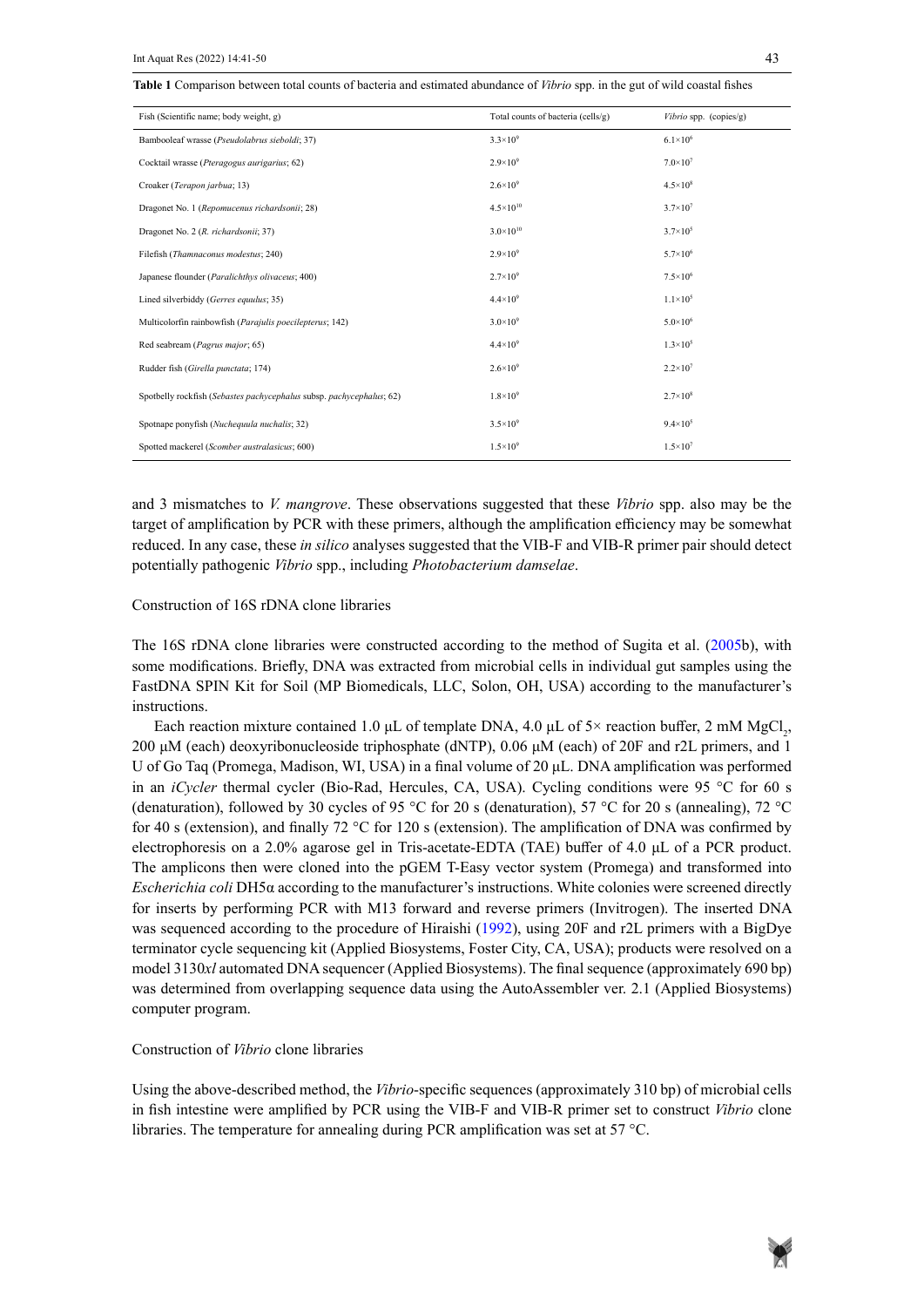#### Sequence analysis

Chimeric sequences were identified and removed using Bellerophon (Huber et al. 2004). The clones were identified on the basis of their 16S rDNA sequences using EZBioCloud (Yoon et al. 2017). Sequences with percent similarity higher than 97 were classified to the closest type species, and those with percent similarity higher than 90 were classified into the genus of the closest type species (Chaiyapechara et al. 2012; Yarza et al. 2008). Representative sequences from this study have been deposited into the DDBJ/ GenBank/EMBL databases under accession numbers LC649558 – LC649567.

# Quantitative PCR (qPCR)

Abundances of *Vibrio* spp. were determined by the SYBR Green qPCR method using the *Vibrio-*specific primers VIB-F and VIB-R. Each reaction mixture contained 1.0 μL of template DNA, 10 µL of 2× QuantiFast SYBR Green PCR kit (Qiagen, Dusseldorf, Germany), and 0.4 μM of each primer in a final volume of 20 μL. Quantitative PCR was performed by three-step cycling using a PikoReal Real-Time PCR System (Thermo Fischer Scientific, Waltham, MA, USA). The cycling conditions were 95 °C for 5 min followed by 45 cycles of 95 °C for 10 s, 57 °C for 20 s, and 72 °C for 40 s. A pGEM plasmid containing a 310-bp length of 16S rDNA from *Vibrio vulnificus* RIMD 2219009 (=ATCC 27562T) was used as the standard for the calibration curve.

# Evaluation of qPCR using *Vibrio*-specific primers

The validity of the real-time PCR quantification using the *Vibrio*-specific primers was evaluated using *Listonella anguillarum* ATCC 19264. This strain was inoculated into 1/10-strength peptone-yeast extractbeef extract-glucose (1/10 PYBG) liquid medium. The 1/10 PYBG medium contains (per 1000 mL of aged seawater): Trypticase peptone (BBL, BD Diagnostics, Sparks, MD, USA), 1 g; Phytone peptone (BBL), 0.5 g; Bacto-yeast extract (BBL), 0.2 g; Lab-lemco powder (Oxoid, Basingstoke, Hamspshire, England), 0.2 g; and glucose, 0.1g; the resulting solution was adjusted to pH 7.5. The inoculated medium was incubated at 25 ºC for 48 hr under aerobic conditions. After incubation, the culture was washed twice with filtersterilized artificial seawater at  $12,000 \times g$  for 20 min (4 °C), and the resulting cell pellet was resuspended in filter-sterilized seawater. Aliquots of the cell suspension were stained with DAPI to measure the total count of bacteria. The washed cell suspension was subjected to 10-fold serial dilution in filter-sterilized seawater, and the abundance (copies/mL) was measured by real-time PCR using *Vibrio*-specific primers. According to Ribosomal RNA Data Base (rrnDB) version 5.7 (https://rrndb.umms.med.umich.edu/), the mean copy number of 16S rRNA gene in *Listonella anguillarum* is 8.9 (standard deviation, 1.2), ranging from 7 to 10 copies/cell. This number, 8.9 (copies/cell), was used to estimate the cell density (cells/mL) of each diluted cell suspension.

## **Results and discussion**

## Specificity of *Vibrio*-specific primers

The specificity of the primer set (VIB-F and VIB-R) was examined using 74 bacterial strains belonging to seven families; these strains are stock cultures in our laboratory. The 16S rDNA universal primers 20F and r2L amplified DNA from all strains, whereas the *Vibrio*-specific primers VIB-F and VIB-R amplified DNA only from Vibrionaceae, which consisted of 12 *Vibrio* species and two *Photobacterium* species (Table 2). These results suggested that this primer set has sufficient specificity to at least estimate the abundance of *Vibrio* spp. in the marine fish gut, facilitating the risk management of vibriosis.

Next, we constructed clone libraries from the gut of two grass puffer (Nos. 1 and 2) specimens using 16S rDNA universal primers. The intent of this experiment was to understand the predominant microbiota in the gut of marine fishes; the species composition of the resulting clones is shown in Table 3. The two libraries contained nine species of bacteria from eight families. Among them, *Aliarcobacter* sp. (FN650333; 91.4–93.1% identity) of the Arcobacteraceae and *Pseudomonas* 

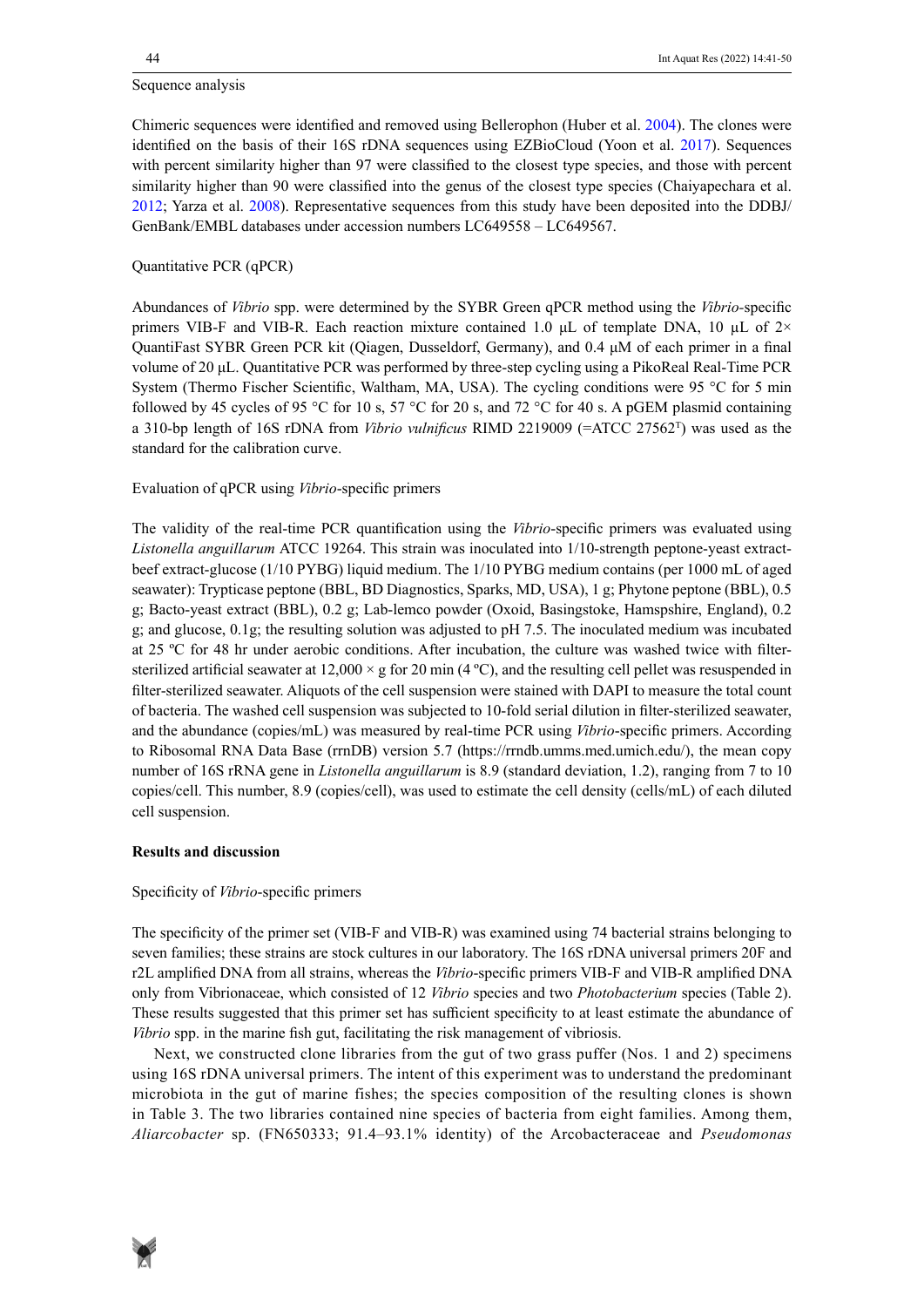| Table 2 PCR amplification of 16S rDNA from bacterial strains isolated from the gut of goldfish, grass puffer and tiger pufer using the |  |
|----------------------------------------------------------------------------------------------------------------------------------------|--|
| 16S rDNA-universal and <i>Vibrio</i> -specific primers                                                                                 |  |

|                    |                                                               | No. of isolates in PCR test using: |                   |              |                         |  |
|--------------------|---------------------------------------------------------------|------------------------------------|-------------------|--------------|-------------------------|--|
| Family             | Closest species (accession no.; identity)                     |                                    | Universal primers |              | Vibrio-specific primers |  |
|                    |                                                               | Positive                           | Negative          | Positive     | Negative                |  |
| Aeromonadaceae     | Aeromonas allosaccharophila (S39232; 100%)                    | $\mathbf{1}$                       | $\mathbf{0}$      | $\mathbf{0}$ | $\mathbf{1}$            |  |
|                    | Aeromonas hydrophila (CP000462; 100%)                         | 3                                  | $\mathbf{0}$      | $\mathbf{0}$ | 3                       |  |
|                    | Aeromonas ichthiosmia (X71120; 100%)                          | 10                                 | $\mathbf{0}$      | $\mathbf{0}$ | 10                      |  |
|                    | Aeromonas veronii (X60414; 99.9-100%)                         | 10                                 | $\mathbf{0}$      | $\mathbf{0}$ | 10                      |  |
| Bacillaceae        | Bacillus cereus (AE016877; 99.0%)                             | $\mathbf{1}$                       | $\mathbf{0}$      | $\mathbf{0}$ | 1                       |  |
|                    | Bacillus fortis (AY443038; 99.2%)                             | 1                                  | $\mathbf{0}$      | $\mathbf{0}$ | 1                       |  |
| Corynebacteriaceae | Corynebacterium glutamicum (BA000036; 98.8%)                  | 1                                  | $\mathbf{0}$      | $\mathbf{0}$ | 1                       |  |
| Enterobacteriaceae | Citrobacter freundii (AJ233408; 99.6%)                        | $\overline{c}$                     | $\theta$          | $\theta$     | 2                       |  |
|                    | Escherichia coli (EU014689; 100%)                             | $\mathbf{1}$                       | $\mathbf{0}$      | $\mathbf{0}$ | $\mathbf{1}$            |  |
|                    | Escherichia vulneris (AF530476; 97.5%)                        | $\mathbf{1}$                       | $\mathbf{0}$      | $\mathbf{0}$ | $\mathbf{1}$            |  |
|                    | Yersinia nurmii (FJ717338; 98.4%)                             | 1                                  | $\mathbf{0}$      | $\Omega$     | 1                       |  |
| Halomonadaceae     | Halomonas variabilis (AJ306893; 99.7%)                        | $\mathbf{1}$                       | $\mathbf{0}$      | $\Omega$     | $\mathbf{1}$            |  |
| Micrococcaceae     | Micrococcus luteus (CP001628; 99.4%)                          | $\mathbf{1}$                       | $\mathbf{0}$      | $\mathbf{0}$ | 1                       |  |
| Vibrionaceae       | Photobacterium damselae subsp. piscicida (X78105; 99.3-99.9%) | 5                                  | $\mathbf{0}$      | 5            | $\Omega$                |  |
|                    | Photobacterium swingsii (GQ386822; 99.3-99.7%)                | 2                                  | $\mathbf{0}$      | 2            | $\mathbf{0}$            |  |
|                    | Vibrio alfacsensis (JF316656; 99.6%)                          | $\mathbf{1}$                       | $\mathbf{0}$      | $\mathbf{1}$ | $\mathbf{0}$            |  |
|                    | Vibrio atlanticus (EF599163; 99.3-99.5%)                      | 3                                  | $\mathbf{0}$      | 3            | $\Omega$                |  |
|                    | Vibrio atypicus (FJ009624; 98.8%)                             | 2                                  | $\mathbf{0}$      | 2            | $\Omega$                |  |
|                    | Vibrio comminis (GU078672; 98.9%)                             | $\mathbf{1}$                       | $\mathbf{0}$      | 1            | $\Omega$                |  |
|                    | Vibrio gigantis (EF094888; 100%)                              | $\mathbf{1}$                       | $\mathbf{0}$      | $\mathbf{1}$ | $\mathbf{0}$            |  |
|                    | Vibrio harveyi (X74706; 99.4-99.5%)                           | 2                                  | $\mathbf{0}$      | 2            | $\Omega$                |  |
|                    | Vibrio inhibens (FN687911; 99.3-99.9%)                        | 7                                  | $\mathbf{0}$      | 7            | $\mathbf{0}$            |  |
|                    | Vibrio jasicida (AB562589; 99.3-99.7%)                        | 3                                  | $\mathbf{0}$      | 3            | $\Omega$                |  |
|                    | Vibrio sagamiensis (AB428909; 96.9-97.0%)                     | 2                                  | $\mathbf{0}$      | 2            | $\mathbf{0}$            |  |
|                    | Vibrio scophthalmi (AFWE01000105; 98.5-100%)                  | 8                                  | $\mathbf{0}$      | 8            | $\mathbf{0}$            |  |
|                    | Vibrio variabilis (GU929924; 97.4-97.5%)                      | 2                                  | $\mathbf{0}$      | 2            | $\Omega$                |  |
|                    | Vibrio vulnificus (X76333; 100%)                              | 1                                  | $\mathbf{0}$      | $\mathbf{1}$ | $\mathbf{0}$            |  |
| Total              |                                                               | 74                                 | $\mathbf{0}$      | 40           | 34                      |  |

#### Table 3 Distribution of bacterial species in clone libraries constructed from the gut of grass puffer using 16S rDNA universal primers

| Family                | Closest species (accession no.; identity, %)             | No.1           | No. 2        | Total          |
|-----------------------|----------------------------------------------------------|----------------|--------------|----------------|
| Arcobacteraceae       | Aliarcobacter sp. (FN650333; 91.4–93.1%)                 | 56             | 91           | 147            |
| Brevinemataceae       | Brevinema sp. (DQ340184; 94.5%)                          |                | $\mathbf{0}$ |                |
| Desulfovibrionaceae   | Mailhella sp. (GQ867364; 91.8-92.5%)                     | 4              | $\Omega$     | 4              |
| Mycoplasmataceae      | Mycoplasma muris (M23939; 92.2-92.7%)                    | 3              | $\theta$     | 3              |
| Peptostreptococcaceae | Romboutsia timonensis (LT629862; 98.1%)                  | $\mathbf{0}$   |              |                |
| Pseudomonadaceae      | Pseudomonas mosselii (AF072688; 99.6-100%)               | 20             | 9            | 29             |
| Rikenellaceae         | Mucinivorans sp. (HM630238; 93.4-93.5%)                  | $\overline{2}$ | $\Omega$     | $\overline{2}$ |
| Vibrionaceae          | Photobacterium damselae subsp. piscicida (X78105; 99.6%) | $\mathbf{0}$   |              |                |
|                       | Vibrio hyugaensis (LC004912; 100%)                       | $\mathbf{0}$   |              |                |

*mosselii* (AF072688; 99.6–100%) of the Pseudomonadaceae were the most frequently detected bacteria, accounting for 65.1–88.3% and 8.7-23.3%, respectively. In contrast, *Vibrio* spp. included one clone each of *Photobacterium damselae* subsp. *piscicida* (X78105; 99.6%) and *Vibrio hyugaensis* (LC004912; 100%) in the library of animal No. 2. These results indicated that the Vibrionaceae were not the predominant bacteria in the gut of grass puffer, consistent with the data of Tanaka et al.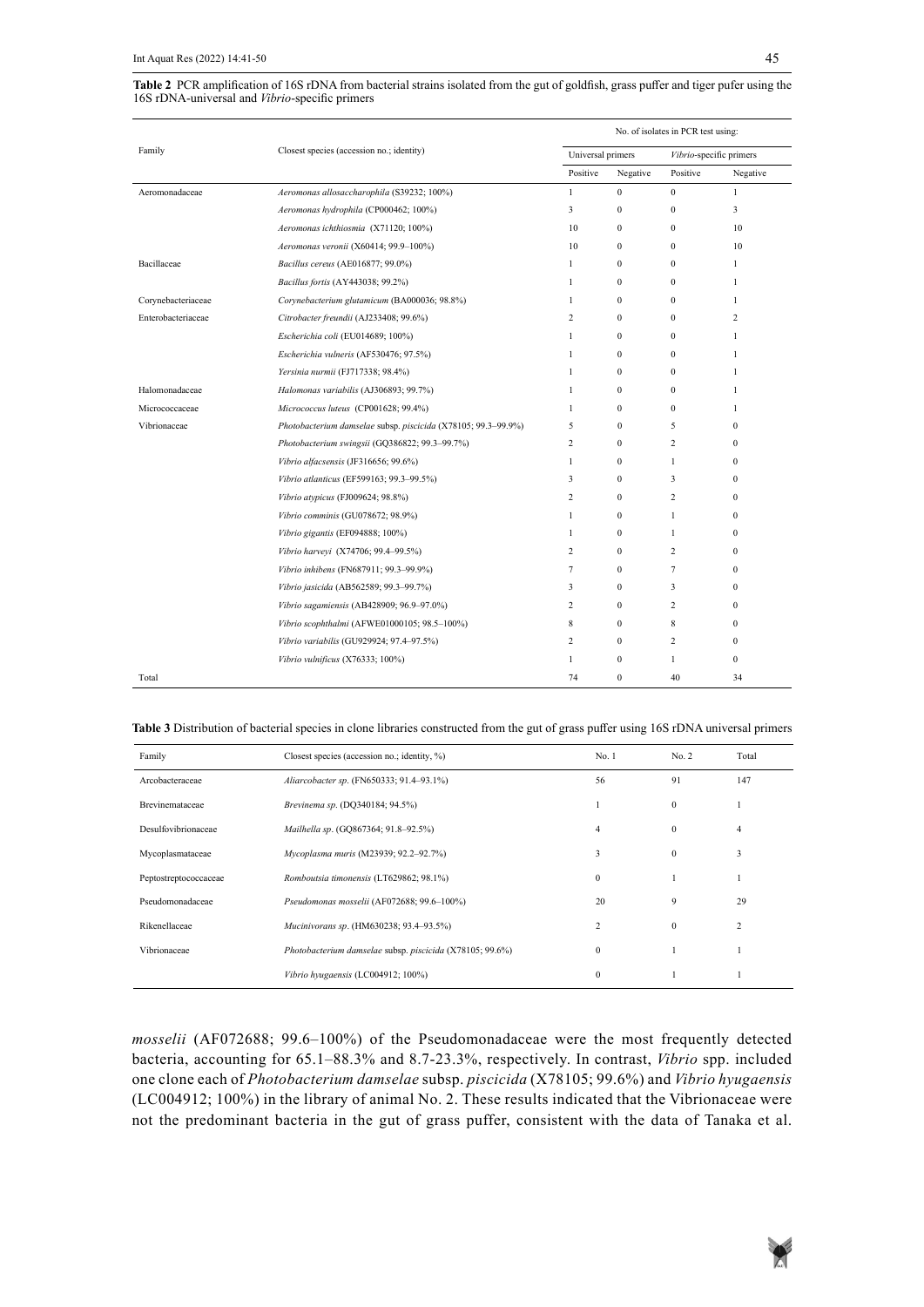|                                                                   |                       |                       |                 | Number of clones in libraries of: |                  |                     |              |
|-------------------------------------------------------------------|-----------------------|-----------------------|-----------------|-----------------------------------|------------------|---------------------|--------------|
| Closest species (accession no.; identity, %)                      | Grass puffer<br>No. 1 | Grass puffer<br>No. 2 | Tiger<br>puffer | Japanese<br>flounder              | Rudder<br>fish   | Spotted<br>mackerel | Total        |
| Aliivibrio finisterrensis (EU541604; 98.4%)                       | $\mathbf{0}$          | $\mathbf{0}$          | $\mathbf{0}$    | $\mathbf{0}$                      | $\mathbf{0}$     | $\mathbf{1}$        | $\mathbf{1}$ |
| Aliivibrio fischeri (BBEE01000115; 100%)                          | $\mathbf{0}$          | $\mathbf{0}$          | $\mathbf{0}$    | $\mathbf{0}$                      | $\mathbf{0}$     | $\mathbf{1}$        | $\mathbf{1}$ |
| Enterovibrio coralii (LNTY01000037; 97.8-100%)                    | $\overline{4}$        | 12                    | $\mathbf{0}$    | 8                                 | $\mathbf{0}$     | $\mathbf{0}$        | 24           |
| Photobacterium damselae subsp. damselae (ADBS01000001; 98.2-100%) | $\bf{0}$              | $\overline{c}$        | $\mathbf{0}$    | $\mathbf{1}$                      | $\mathbf{0}$     | $\mathbf{0}$        | 3            |
| Photobacterium damselae subsp. piscicida (X78105; 99.1-100%)      | 6                     | 3                     | $\mathbf{0}$    | $\mathbf{1}$                      | $\mathbf{0}$     | $\mathbf{0}$        | 10           |
| Photobacterium frigidiphilum (AY538749; 98.7-100%)                | $\mathbf{0}$          | $\mathbf{0}$          | $\mathbf{0}$    | $\mathbf{0}$                      | 1                | 9                   | 10           |
| Vibrio aestuarianus (X74689; 100%)                                | $\overline{c}$        | $\mathbf{0}$          | $\mathbf{0}$    | $\mathbf{0}$                      | $\mathbf{0}$     | $\mathbf{0}$        | 2            |
| Vibrio alfacsensis (JF316656; 99.5-100%)                          | $\mathbf{1}$          | 1                     | $\mathbf{0}$    | 5                                 | $\mathbf{0}$     | $\mathbf{0}$        | 7            |
| Vibrio aquaticus (MG754467; 99.1-100%)                            | 1                     | $\Omega$              | $\mathbf{0}$    | $\mathbf{0}$                      | 2                | $\mathbf{0}$        | 3            |
| Vibrio cidicii (LOMK01000001; 98.2-100%)                          | $\mathbf{1}$          | $\Omega$              | $\overline{c}$  | 10                                | $\mathbf{0}$     | 2                   | 15           |
| Vibrio cincinnatiensis (FUXB01000057; 98.2-99.6%)                 | 1                     | 2                     | $\mathbf{0}$    | $\mathbf{0}$                      | $\mathbf{0}$     | $\mathbf{0}$        | 3            |
| Vibrio crosai (JQ434120; 99.1%)                                   | $\mathbf{1}$          | $\mathbf{0}$          | $\mathbf{0}$    | $\mathbf{0}$                      | $\mathbf{0}$     | $\mathbf{0}$        | 1            |
| Vibrio diabolicus (X99762; 99.1%)                                 | 2                     | $\mathbf{0}$          | $\mathbf{0}$    | $\mathbf{0}$                      | $\mathbf{0}$     | $\mathbf{0}$        | 2            |
| Vibrio fluvialis (BCZR01000036; 99.5-100%)                        | $\boldsymbol{0}$      | 18                    | $\mathbf{0}$    | $\boldsymbol{0}$                  | $\mathbf{0}$     | $\boldsymbol{0}$    | 18           |
| Vibrio halioticoli (BAUJ01000001; 97.8-100%)                      | 17                    | $\mathbf{0}$          | $\mathbf{0}$    | 8                                 | $\mathbf{0}$     | $\bf{0}$            | 25           |
| Vibrio harveyi (BCUF01000119; 99.1-100%)                          | 10                    | 6                     | $\mathbf{0}$    | $\overline{4}$                    | 6                | $\mathbf{1}$        | 27           |
| Vibrio hispanicus (AY254039; 98.1-100%)                           | 1                     | $\mathbf{0}$          | $\mathbf{0}$    | 8                                 | $\mathbf{0}$     | $\mathbf{1}$        | 10           |
| Vibrio pomerovi (AJ491290; 99.5-100%)                             | 3                     | $\Omega$              | $\theta$        | $\mathbf{0}$                      | $\mathbf{0}$     | $\mathbf{0}$        | 3            |
| Vibrio rarus (DQ914239; 100%)                                     | $\Omega$              | $\mathbf{0}$          | $\mathbf{0}$    | $\mathbf{0}$                      | $\mathbf{1}$     | $\mathbf{0}$        | 1            |
| Vibrio scophthalmi (AFWE01000105; 98.7-100%)                      | $\mathbf{0}$          | 2                     | $\mathbf{1}$    | $\mathbf{0}$                      | 20               | $\mathbf{0}$        | 23           |
| Vibrio shilonii (ABCH01000080; 98.6-100%)                         | $\mathbf{0}$          | $\mathbf{0}$          | $\mathbf{0}$    | $\boldsymbol{0}$                  | 15               | $\bf{0}$            | 15           |
| Vibrio tapetis subsp. tapetis (Y08430; 97.8-99.1%)                | $\mathbf{0}$          | $\mathbf{0}$          | 6               | $\overline{0}$                    | $\boldsymbol{0}$ | $\bf{0}$            | 6            |
| Vibrio sp. (Y08430; 96.7%)                                        | $\mathbf{0}$          | $\mathbf{0}$          | $\mathbf{1}$    | $\overline{0}$                    | $\boldsymbol{0}$ | $\bf{0}$            | $\mathbf{1}$ |
| Vibrio tasmaniensis (AJ514912; 98.1-100%)                         | 4                     | 5                     | 90              | 5                                 | $\mathbf{1}$     | 33                  | 138          |
| Vibrio toranzoniae (EU541606; 98.2-100%)                          | $\theta$              | 3                     | $\mathbf{0}$    | $\overline{0}$                    | 12               | $\mathbf{0}$        | 15           |
| Total                                                             | 54                    | 54                    | 100             | 50                                | 58               | 48                  | 364          |

# Table 4 Distribution of bacterial species in clone libraries constructed from the gut of different coastal fishes using the Vibrio-specific primers primers

# (2012).

Next, *Vibrio* libraries were constructed from the gut contents of grass puffers No. 1 and 2, tiger puffer, Japanese flounder, rudder fish, and spotted mackerel using the *Vibrio*-specific primer pair. Table 4 shows the species composition of clones in the six resulting libraries. The data showed that all 364 clones corresponded to bacteria of the family Vibrionaceae, which consists of 25 species within the genera *Vibrio*, *Aliivibrio*, *Enterovibrio*, and *Photobacterium. P. damselae* subsp. *piscicida* was detected only in the library constructed from grass puffer No. 2, while *V. hyugaensis* was not detected in any of the six libraries. The absence of *V. hyugaensis* may be due to the fact that the target sequence of the *Vibrio*-specific primers was too short (approximately 270 bp) to be identified accurately. In any case, based on the specificity of the primer set described above, it was determined that the bacteria amplified with this primer set were *Vibrio* spp. and included some species of the genera *Aliivibrio*, *Enterovibrio*, and *Photobacterium*.

## Abundance of *Vibrio* in guts of coastal fishes

In this study, the total counts of bacteria and the abundance of *Vibrio* in the guts of 14 specimens of 13 fish species were determined (Table 1). The total counts of bacteria ranged from  $1.5 \times 10^9$  cells/g (in the spotted mackerel) to 4.5 × 1010 cells/g (in the dragonet No. 1). qPCR analysis, using *V. vulnificus* RIMD 2219009 as the standard DNA, showed that the reaction was highly linear  $(r^2=0.997;$  Fig. 1). The detection limit of *Vibrio* spp. was 7.7 × 10<sup>2</sup> copies/g. *Vibrio*-specific sequences were detected in all 14 fish specimens, with abundances ranging from  $1.1 \times 10^5$  copies/g (in the lined silverbiddy) to  $4.5 \times 10^8$  copies/g (in the croaker). Table 5 shows the total count of bacteria and the abundance of *Vibrio* in the guts of grass puffer

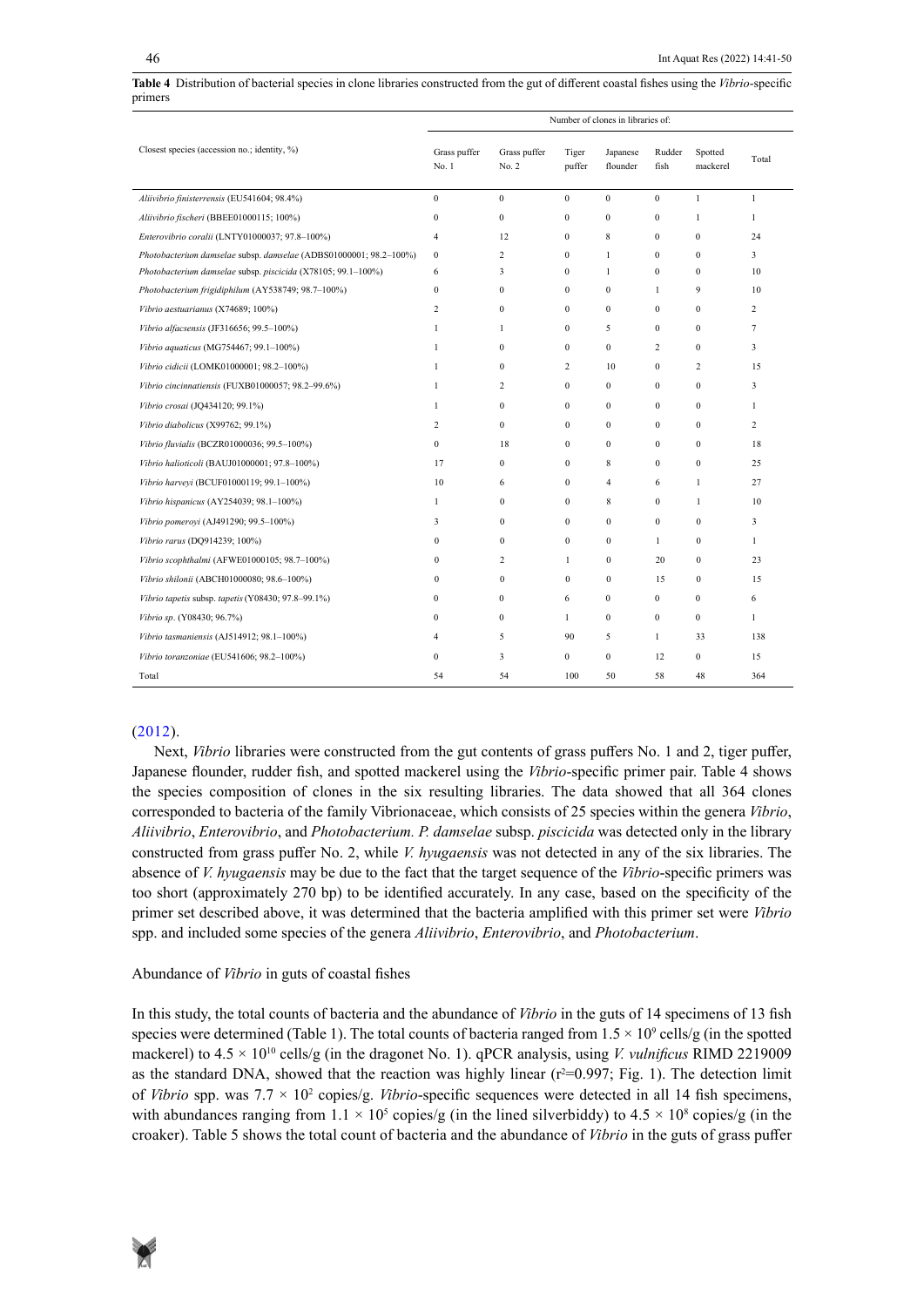

Fig. 1 Quantitative PCR (qPCR) analysis of a 10-fold serial dilution of standard DNA. Cycle threshold values (Ct) are plotted against the calculated copy number. The equation and  $r^2$  values of the regression line are indicated.

Table 5 Comparison between total counts of bacteria and estimated abundance of Vibrio spp. in the gut of grass puffer and tiger puffer raised in indoor tanks

| Specimen            | Total counts of bacteria (cells/g) | Vibrio spp. (copies/g) |
|---------------------|------------------------------------|------------------------|
| Grass puffer No. 1  | $7.8 \times 10^{9}$                | $2.5 \times 10^{7}$    |
| Grass puffer No. 2  | $5.6 \times 10^{9}$                | $1.4 \times 10^8$      |
| Tiger puffer No. 1  | $2.1 \times 10^{9}$                | $5.7 \times 10^8$      |
| Tiger puffer No. 2  | $1.3 \times 10^{10}$               | $5.2 \times 10^8$      |
| Tiger puffer No. 3  | $1.9\times10^{10}$                 | $4.5 \times 10^{7}$    |
| Tiger puffer No. 4  | $2.5 \times 10^{10}$               | $5.2 \times 10^6$      |
| Tiger puffer No. 5  | $2.4 \times 10^{10}$               | $4.7 \times 10^8$      |
| Tiger puffer No. 6  | $2.3 \times 10^{10}$               | $4.0\times10^{9}$      |
| Tiger puffer No. 7  | $1.6 \times 10^{10}$               | $5.4 \times 10^{9}$    |
| Tiger puffer No. 8  | $1.6 \times 10^{10}$               | $2.8 \times 10^8$      |
| Tiger puffer No. 9  | $2.2 \times 10^{11}$               | $9.9 \times 10^{10}$   |
| Tiger puffer No. 10 | $1.9\times10^{10}$                 | $3.0\times10^{9}$      |
| Tiger puffer No. 11 | $2.0\times10^{11}$                 | $3.0\times10^{10}$     |
| Tiger puffer No. 12 | $1.8 \times 10^{10}$               | $3.9\times10^{9}$      |
| Tiger puffer No. 13 | $1.9\times10^{10}$                 | $3.2 \times 10^{9}$    |
| Tiger puffer No. 14 | $2.3 \times 10^{9}$                | $1.3 \times 10^{9}$    |

and tiger puffer raised in indoor tanks. The total count of bacteria ranged from  $2.1 \times 10^9$  cells/g (in the tiger puffer No. 1) to  $2.2 \times 10^{11}$  cells/g (in the tiger puffer No. 9), and the abundance of *Vibrio* spp. was  $5.2 \times 10^6$  copies/g (in the tiger puffer No. 4) to  $9.9 \times 10^{10}$  copies/g (in the tiger puffer No. 9). These results indicated that the total count of bacteria  $(10<sup>9</sup>-10<sup>11</sup>$  cells/g) in guts of the coastal fish is relatively constant, as previously reported by Sugita et al. (2005a), while the estimated abundance of *Vibrio* spp. (10<sup>5</sup>–10<sup>10</sup>) copies/g) varies greatly.

Fig. 2 shows the relationship between the total count and estimated cell density in the diluted culture of L. anguillarum ATCC 19264. The qPCR using *Vibrio*-specific primers was highly linear ( $r^2 = 0.940$ ), demonstrating that this quantification system accurately measures the abundance of *Vibrio* spp.

In this study, a PCR primer set, VIB-F and VIB-R, for *Vibrio* spp. was developed based on the sequences of DNA probes reported by Giuliano et al. (1999) and Kyselkova et al. (2009). Examination of the predominant gut microbiota of coastal fishes using this primer set detected bacterial species consisting primarily of *Vibrio* spp., with *Photobacterium, Aliivibrio*, and *Enterovibrio* spp. of the Vibrionaceae serving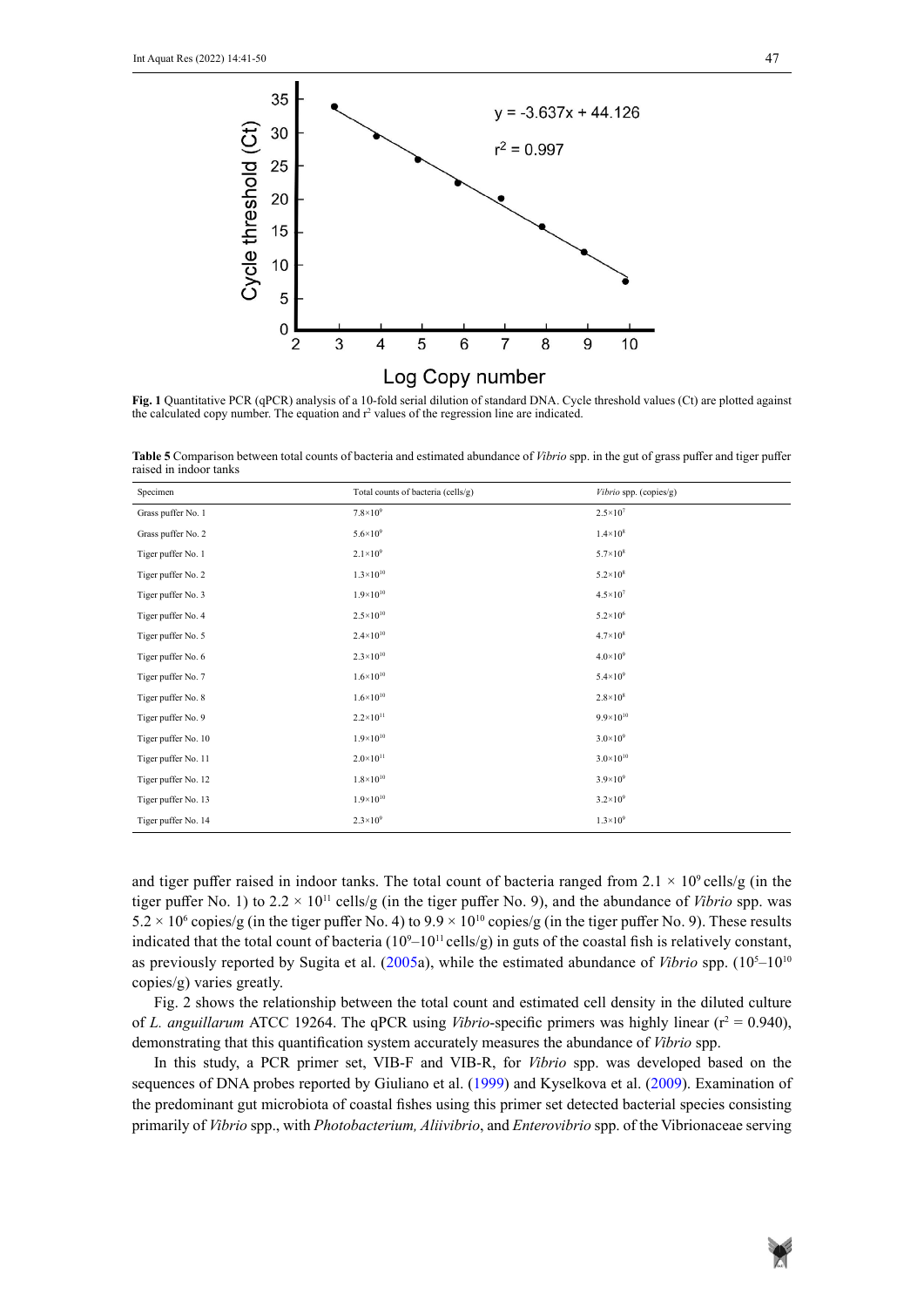

bacteria. The equation and r<sup>2</sup> values of the regression line are indicated. **Fig. 2** Estimated cell densities in the diluted culture of *Listonella anguillarum* ATCC 19264 are plotted against the total counts of

as minor components (Table 4). Furthermore, when the reactivity of the primer set was examined using the genomic DNA of *Vibrio* spp. and other strains, it was found that the primer set amplified sequences from strains of *Vibrio* spp., and not from strains of other families (e.g., *Aeromonas* spp.) that dominate in the intestine of freshwater fishes (Cahill 1990; Sugita et al. 1995). These results showed that this primer set is highly specific and suitable for detecting *Vibrio* spp. in fish gut. Furthermore, when the abundance of *Vibrio* spp. in the gut of 15 fish species was examined by qPCR technique using this primer set, the abundance of *Vibrio* spp. was estimated to range between  $1.1 \times 10^5 - 9.9 \times 10^{10}$  copies/g (Tables 1 and 5). In any case, it is expected that the qPCR technique using the *Vibrio*-specific primers can be applied not only to the gut of marine fishes but also to risk management of vibriosis in marine fish farms.

Previous work using non-selective agar media showed that *Vibrio* spp. constitute the dominant bacteria in the fish gut **(**Cahill 1990; Chen et al. 2013; Shiina et al. 2006). However, molecular methods revealed that *Vibrio* spp. are not necessarily dominant in the gut of marine fish (Tanaka et al. 2012), which may reflect the fact that the gut microbiota comprises unknown species that do not grow under general laboratory cultivation conditions (e.g., certain media compositions, levels of salinity,  $O_2$  tension, and temperatures). In addition, marine bacteria can consist of bacterial cells in a viable but non-culturable state (Colwell and Grimes 2000). The results of these previous studies also were confirmed in the present study by qPCR using *Vibrio*-specific primers. NGS is currently being used to analyze gut microbiota, but this technique has the drawback that the needed sequencer and consumables are expensive, and the analysis can require a long time frame. On the other hand, qPCR is relatively inexpensive to perform and analyze, and requires less time than NGS, meaning that qPCR may be suitable for fish farms once primers specific for pathogenic bacteria are defined. The present results strongly suggest that the combination of a *Vibrio*-specific primer pair (VIB-F and VIB-R) and the qPCR technique is a powerful tool for risk management against outbreaks of vibriosis in marine aquaculture.

#### **Conclusion**

*Vibrio*-specific primers based on the sequences of known probes showed high specificity in polymerase chain reaction (PCR) and high linearity against standard DNA in quantitative PCR (qPCR). Therefore, the

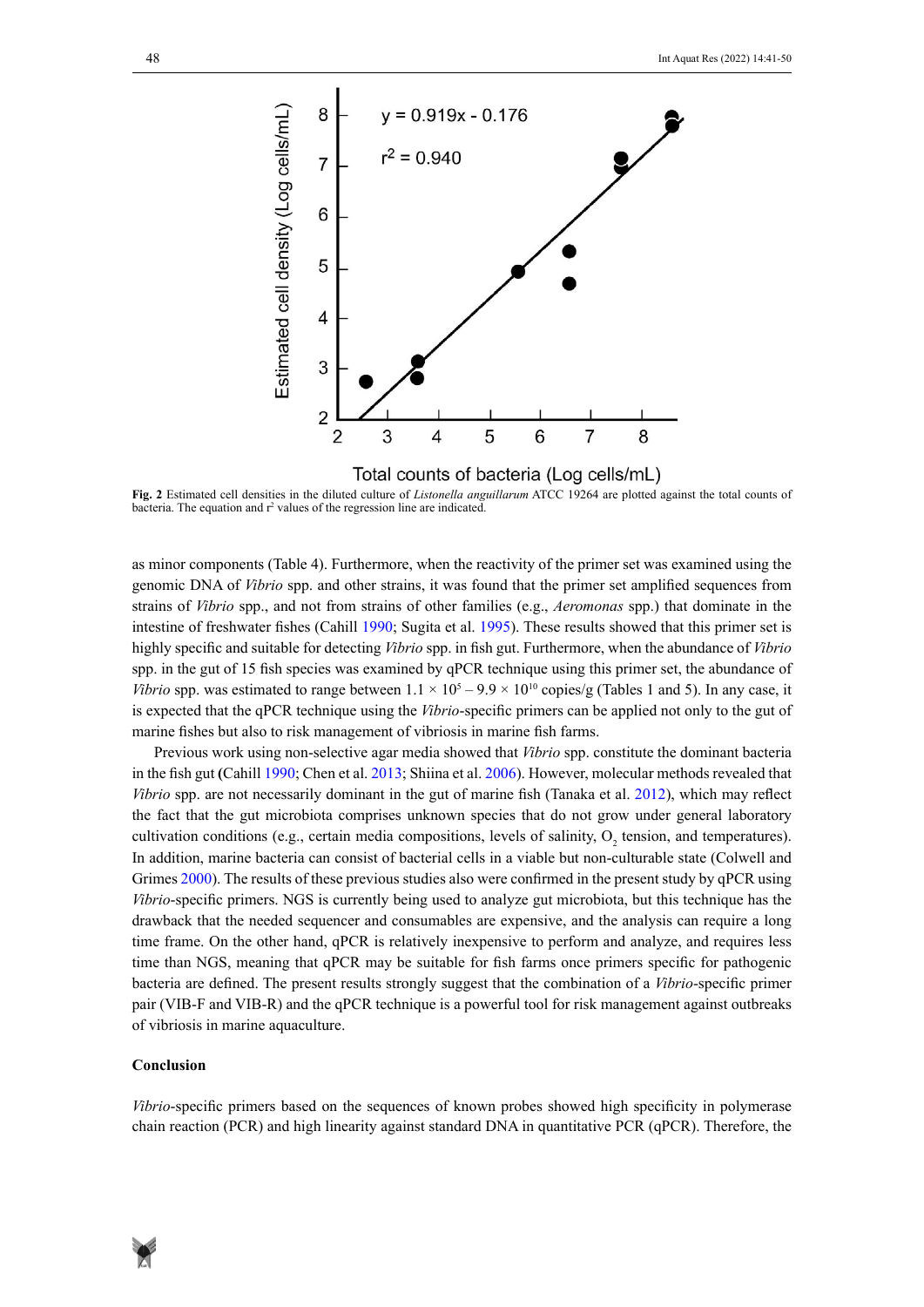application of a *Vibrio*-specific primer set to qPCR is recommended for risk management against outbreaks of vibriosis in aquaculture. These primers then were used with qPCR to quantify *Vibrio* spp. in the gut of coastal fishes. The results showed that the total count of bacteria in the gut is relatively constant  $(1.5 \times 10^9)$  $-4.5 \times 10^{10}$  cells/g), although the abundance of *Vibrio* spp.  $(1.1 \times 10^5 - 9.9 \times 10^{10}$  copies/g) varies greatly. In the future, we plan to analyze why the population of *Vibrio* spp. fluctuates greatly and to improve our understanding of vibriosis in marine fish.

**Acknowledgments** This study was supported, in part, by the Japan Society for the Promotion of Science (JSPS) Grant-in-Aid for Scientific Research (C) (22580211).

**Authors' contributions** CHC performed molecular genetic analysis; KS, RM, YY, and DY collected material and identified clonal species. SI discussed the results and commented on the manuscript. HS designed the experiment and wrote the manuscript. All authors reviewed the manuscript.

**Compliance with ethical standards** All applicable international, national, and/or institutional guidelines for the care and use of animals were followed by the authors.

**Conflicts of interest** The authors declare that they have no conflict of interest.

#### **References**

Buller NB (2004) Bacteria from fish and other aquatic animals: a practical identification manual. CABI Publishing, Oxfordshire, UK Cahill MM (1990) Bacterial flora of fishes: a review. Microb Ecol 19:21–41. https://doi.org/10.1007/BF02015051

- Chaiyapechara S, Rungrassamee W, Suriyachay I, Kuncharin Y, Klanchui A, Karoonuthaisiri N, Jiravanichpaisal P (2012) Bacterial community associated with the intestinal tract of *P. monodon* in commercial farms. Microb Ecol 63:938–953. https://doi. org/10.1007/s00248-011-9936-2
- Chen CH, Tanaka Y, Komiya Y, Itoi S, Sugita H (2013) Predominant intestinal bacteria of the pufferfish (*Takifugu rubripes* Temminck and Schlegel, 1850) reared in an indoor tank as determined by the clone library analysis and culture method. J Appl Ichthyol 29:1374-1377. https://doi.org/10.1111/jai.12215
- Cole JR, Wang Q, Fish JA, Chai B, McGarrell DMM, Sun Y, Brown CT, Porras-Alfaro A, Kuske CR, Tiedje JM (2014) Ribosomal database project: data and tools for high throughput rRNA analysis. Nucl Acids Res 42:D633–D642. https://doi.org/10.1093/nar/ gkt1244
- Colwell RR, Grimes DJ (2000) Nonculturable microorganisms in the environment. ASM Press, Herndon, USA
- FAO (Food and Agriculture Organization of United Nations) (2020) FAO yearbook. Fishery and aquaculture statistics 2018. Rome, Italy. https://doi.org/10.4060/cb1213t
- Giuliano L, De Domenico M, De Domenico E, Höfle MG, Yakimov MM (1999) Identification of culturable oligotrophic bacteria within naturally occurring bacterioplankton communities of the Ligurian Sea by 16S rRNA sequencing and probing. Microb Ecol 37:77–85. https://doi.org/10.1007/s002489900132
- Green TJ, Siboni N, King WL, Labbate M, Seymour JR, Raftos D (2019) Simulated marine heat wave alters abundance and structure of *Vibrio* populations associated with the Pacific oyster resulting in a mass mortality event. Microb Ecol 77:736–747. https://doi. org/10.1007/s00248-018-1242-9
- Hiraishi A (1992) Direct automated sequencing of 16S rDNA amplified by polymerase chain reaction from bacterial cultures without DNA purification. Lett Appl Microbiol 15:210-213. https://doi.org/10.1111/j.1472-765X.1992.tb00765.x
- Huber T, Faulkner G, Hugenholtz P (2004) Bellerophon: A program to detect chimeric sequences in multiple sequence alignments. Bioinformatics 20:2317–2319. https://doi.org/10.1093/bioinformatics/bth226
- Kyselková M, Kopecký J, Frapolli M, Défago G, Ságová-Marečková M, Grundmann GL, Moënne-Loccoz Y (2009) Comparison of rhizobacterial community composition in soil suppressive or conducive to tobacco black root rot disease. ISME J 3:1127–1138. https://doi.org/10.1038/ismej.2009.61
- [Mansergh](https://pubmed.ncbi.nlm.nih.gov/?term=Mansergh+S&cauthor_id=24575086) S, Zehr JP (2014) *Vibrio* diversity and dynamics in the Monterey Bay upwelling region. Front Microbiol 5:48. https://doi. org/10.3389/fmicb.2014.00048
- Mohamad N, Amal MNA, Yasin ISM, Saad MZ, Nasruddin NS, Al-saari N, Mino S, Sawabe T (2019) Vibriosis in cultured marine fishes: a review. Aquaculture 512:734289. https://doi.org/10.1016/j.aquaculture.2019.734289
- Pomroy AJ (1984) Direct counting of bacteria preserved with Lugol iodine solution. Appl Environ Microbiol 47:1191-1192. https:// doi.org/10.1128/aem.47.5.1191-1192.1984
- Porter KG, Feig YS (1980) The use of DAPI for identifying and counting aquatic microflora. Limnol Oceanogr 25:943–948. doi:10.4319/lo.1980.25.5.0943
- Shiina A, Itoi S, Washio S, Sugita H (2006) Molecular identification of intestinal microflora in *Takifugu niphobles*. Comp Biochem Physiol Part D 1:128–132. https://doi.org/10.1016/j.cbd.2005.10.001
- Sugita H, Kurosaki M, Okamura T, Yamamoto S, Tsuchiya C (2005a) The culturability of intestinal bacteria of Japanese coastal fish. Fish Sci 71:956–958. https://doi.org/10.1111/j.1444-2906.2005.01050.x
- Sugita H, Nakamura H, Shimada T (2005b) Microbial communities associated with filter materials in recirculating aquaculture system of freshwater fish. Aquaculture 243:403–409. https://doi.org/10.1016/j.aquaculture.2004.09.028
- Sugita H, Tanaka K, Yoshinami M, Deguchi Y (1995) Distribution of *Aeromonas* species in the intestinal tracts of river fish. Appl Environ Microbiol 61:4128-4130. https://doi.org/10.1128/aem.61.11.4128-4130.1995
- Tanaka Y, Chen CH, Kozaki T, Komiya Y, Itoi S, Sugita H (2012) Bacterial diversity of the intestinal tracts of the Japanese coastal fish as determined by the clone library method. Aquac Sci 60:333–340 (in Japanese with English abstract). https://doi.org/10.11233/ aquaculturesci.60.333